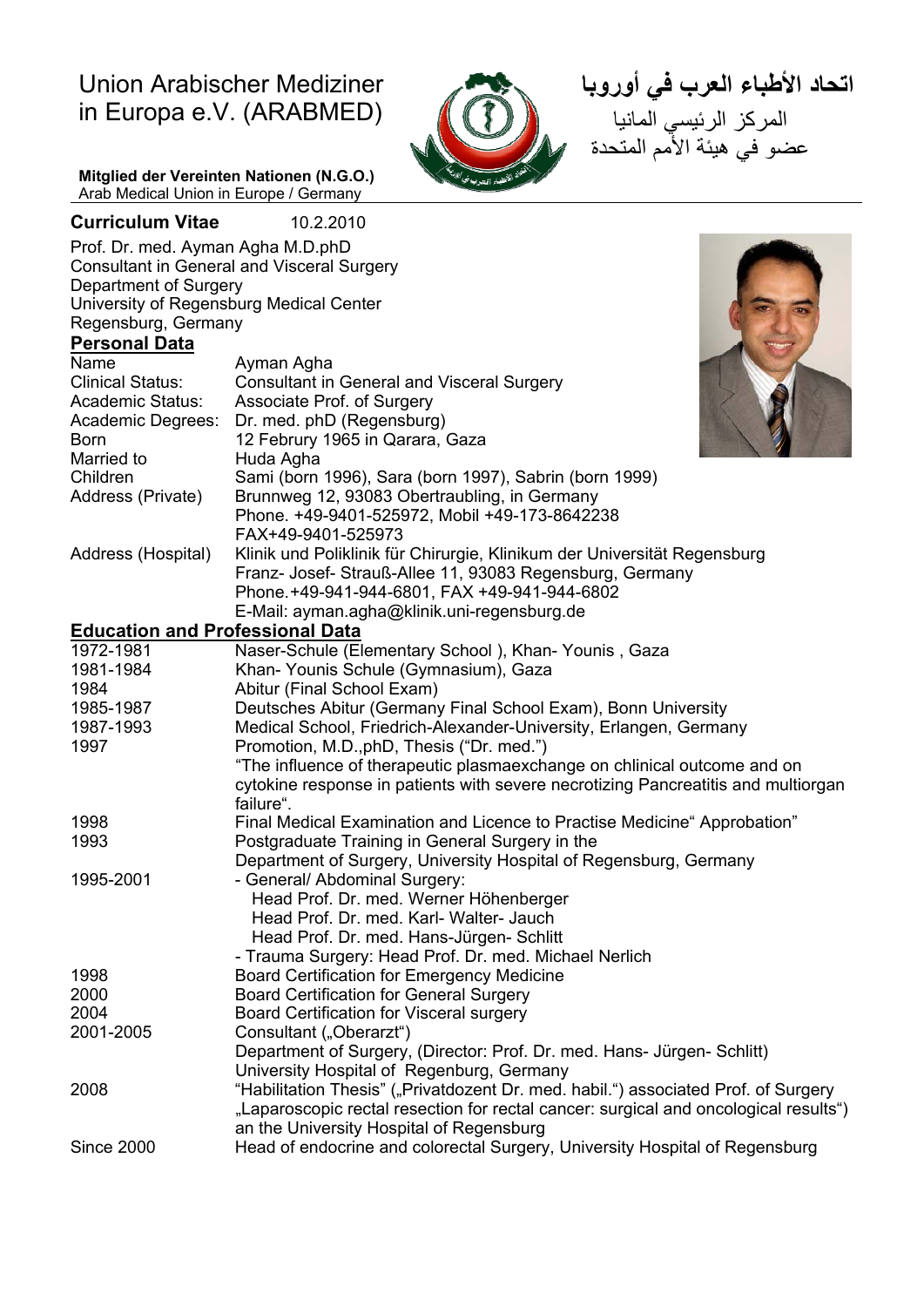# **Areas of Special Clinical Expertise**

#### **1) Minimal invasive Surgical Techniques:**

*-Minimal invasive thyroidectomy and parathyroidectomy* 

*-Stomach: laparoscopic Fundoplicatio* 

*- Laparoscopic surgery: spleen, gallbladder, kidny ---related organ donors* 

*-Retroperitoneoscopic and transperitoneal laparoscopic adrenalectomy* 

*-Nerve-sparing laparoscopic colorectal surgery, including anterior resection with complete mesorectal excision for malignant tumors; rectum extirpation; and proctocolectomy for inflammatory bowel disease* 

### **2) Multimodal Treatment for Gastrointestinal Tumors:**

*-All types of adjuvant and neo-adjuvant treatment for standard and advanced gastrointestinal Tumors - Member of the Interdisciplinary tumor board for optimal individualized treatment of the Universitiy of* 

*Regensburg* 

#### **3) Innovative Techniques in Hepato-Pancreato-Biliary Surgery**

*- advance liver resection techniques* 

*-Surgery of complex biliary problems* 

*-Innovative reconstruction techniques in pancreatic resection* 

#### **4) Additional Completed Certifications:**

*-Laparoscopic colorectal Surgery (Nodersted, Germany)* 

*-Laparoscopic Fundoplicatio (Zell a. See, Austria)* 

*-Laparoscopic Hernia repair (Hall in Tirol, Austria)* 

*-Laparoscopic Adrenalectomy (Essen, Germany)* 

*-3rd International Workshop on Minimally Invasive Endocrine Surgery (7-8.11 05 Kliniken Essen Mitte* 

*-Symposium Laparoscopic Colorectal Surgery 21-22.11.05, European Surgical Institute, Hamburg-Norderstedt (Germany)* 

*-24. Arbeitstagung der Chirurgischen Arbeitsgemeinschaft für Endokrinologie (CAEK) 25-26.11.05 in Hamburg* 

*First Saudi European Medical Meeting 16th-18th of September 2006* 

## **Teaching of medical students of the University of Regensburg Medical-School:**

*-regular clinical teaching/courses for medical students* 

*-regular lectures for medical students (colorectal and endocrine surgery inculding live-broadcasted surgery for students* 

*-regular organisation of meetings/congresses* 

*-Teaching of surgeons in general and laparoscopic surgery* 

#### **Administrative activities**

*- Representation of the head of surgery (in case of absence)* 

*- Coordination of operation-rooms* 

**Scientific activities**

*-regular organisation of meetings/congresses at the university hospital Regensburg with livebroadcasted surgery* 

*-regular participation of surgical meetings (national and international)* 

#### **Scientific dissertation projects/research fellows:**

"Retrospective analysis of complications in surgery of the thyroid gland"

research fellow: Eva Baumdicker, 2003

"Comparison of laparoscopic and conventionel rectum-resection, a retrospective non-randomized study" research fellow: Johanna Hierl, 2004

"Infuence of the time of operation of secundary thyreoidectomies after papillary thyroid gland carcinoma on morbidity"

research fellow: Marita Boin, 2005

"Quality of life after rectumresection of patients with rectum-carcinoma"

research fellow: Rita Berger, 2005

"Clinical and pathological comparison of pT3 and pT4 thyroid gland carcinoma"

research fellow: Katrin Haselwarter, 2006

"Comparison of advantages and disadvantages of different therapy strategies of secundary hyperparathyreodism"

research fellow: Osama Awaddalla, 2006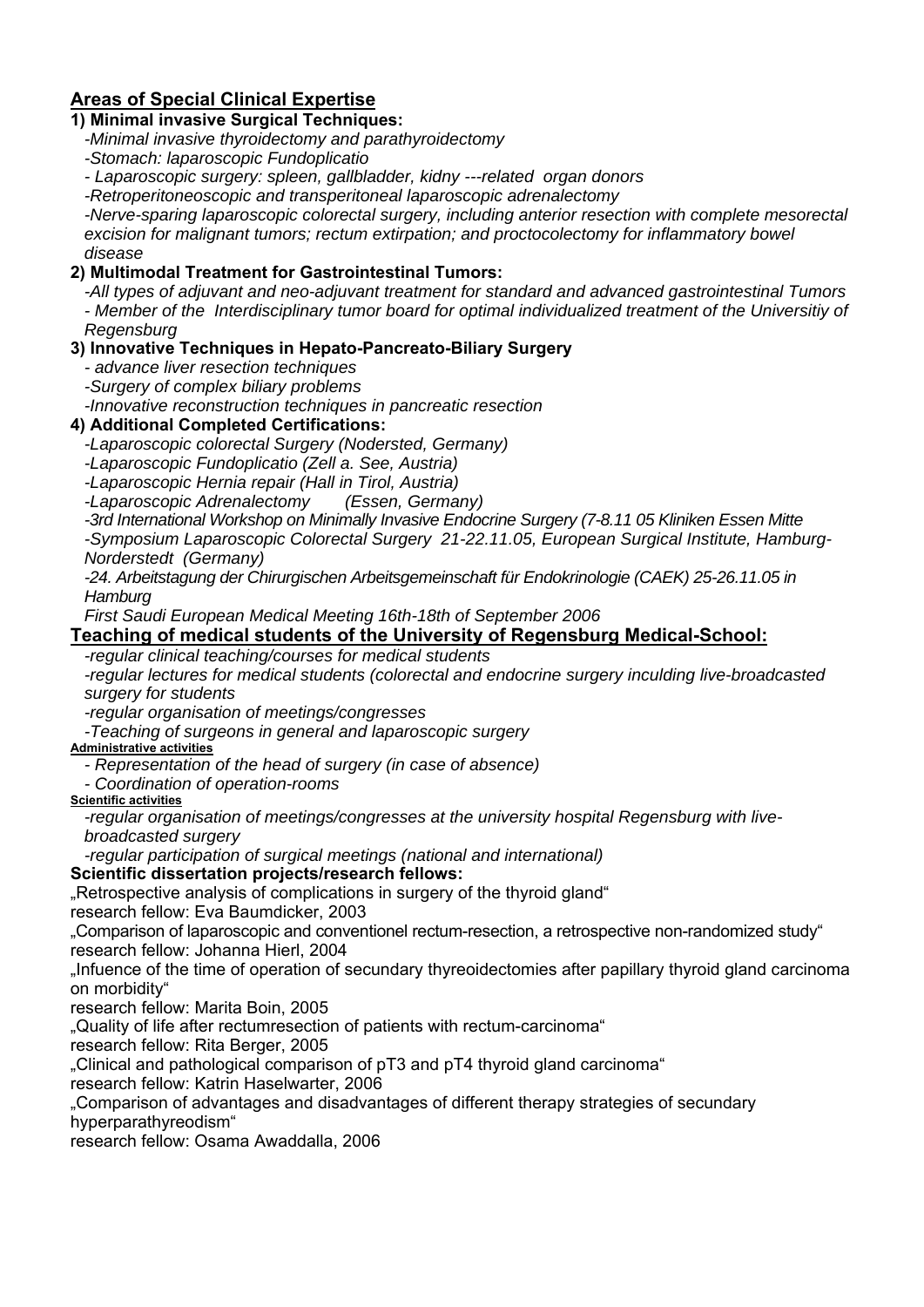# **Publications**

- **1.** Value of fine needle puncture cytology, thyroid gland ultrasound and thyroid gland scintigraphy in diagnosis of thyroid carcinomas **Agha A**., Högl S., Seiferth C, Palitsch KD, Schölmerich J. Rüschoff J, Zirngibl H., Jauch KW Langenbecks Arch Chir Suppl Kongressbd. 1997; 114: 1151-1
- **2.** Erkrankungsschwere bei chirurgischen Intensivpatienten. **Agha A**, Bein T, Fröhlich D, Höfler S, Krenz D, Jauch K-W. Simplified Acute Physiology Scores (SAPS) zur Einschätzung der Chirurg 2002;73:439-42.
- **3.** Schilddrüsenmetastasen eines Nierenzekarzinoms Iesalnieks I, H. J.Schlitt, **Agha A.**  Zentrallbl Chir.2006 Jun, 131 (3): 235-9
- **4.** Renal cell carcinoma metastases to the thyroid gland Iesalnieks I, Trupka A, Raab M, Woenckhaus M, Glockzin G, Woenckhaus M, H. J.Schlitt, **Agha A.**  Thyroid 2007, Jan, 17 (1): 49-52
- **5.** Insular carcinoma s of the thyroid exhibit poor prognosis and long-term survival in comparison to follicular and papillary T4 carcinomas Agha A, Glockzin G, Woenckhaus M, Dietmeier W, Isalnieks I, H J Schlitt Langenbecks Arch Surg. 2007 ; Nov 392 (6): 671-7
- **6.** Retroperitoneoscopic Adrenalectomy: lateral versus dorsal approach **Agha A. ,** P. v. Breitenbuch, N. Gahli, P. Piso, HJ Schlitt Journal of surgical oncology 2008; Jan1; 97 (1): 90-93
- **7.** Stellenwert der Klinischen Beschwerden und Diagnostik beim primären Hyperparathyreoidismus P. v. Breitenbuch, I. Iesalnieks, P. Piso, HJ Schlitt, **A. Agha**  Zentralblatt für Chirurgie 2007 Dec; 132 (6): 497-503
- **8.** Effectiveness of parathyroid-hormone measurement in detecting patients with multiple gland disease causing primary hyperparathyroidism Agha A. <sup>1</sup>, Scherer M.N.<sup>1</sup>, Mantouvalou K.<sup>1</sup>, Woenckhaus M.<sup>2</sup>, Froehlich D.<sup>4</sup>, Barlage S.<sup>3</sup>, Dada A.<sup>3</sup>, Schlitt  $H.\dot{J}$ .<sup>1</sup>
- **9.** Combination Of Hand-Assisted And Laparoscopic Proctocolectomy (HALP): Technical Aspects, Learning Curve And Early Postoperative Results **Agha A**. (MD), Moser C.(MD), Iesalnieks I. (MD), Piso P., Hans-J. Schlitt Surg Endosc 2007 Oct 27; Epub ahead of print
- **10.** Conversion rate in 300 laparoscopic rectal resections and its influence on morbidity and oncological outcome **A. Agha**\*, A. Fürst \* , I. Iesalnieks, S. Fichtner-Feigl, N. Ghali, D. Krenz, M. Anthuber, K.W. Jauch, , P. Piso, H.J. Schlitt

Intern. J of Colorectal disease 2008, Jan Epub ahead of print

- **11.** Laparoscopic surgery for rectal cancer oncological results and clinical outcome of 225 patients **Agha A\***., Fürst A.\*, Hierl J., Iesalnieks I., Glockzin G., Anthuber M., Jauch K.W., Schlitt H.J. Surg Endosc 2008
- **12.** Gracilis transposition for repair of recurrent anovaginal and rectovaginal fistulas in Crohn;s disease Fürst A, Schmidbauer C, Swol-Ben J, Schwandner O, **Agha A** Int. J. Colorectal Dis 2007 Dec 13; Epub ahead of print
- **13.** Cytokines and anticytokines in acute pancreatitis. Heinisch A, Messmann H, Grüne S, Balle C, Kadow R, **Agha A**, Mann S, Mann U, Schmidt J. Digestion 1996;57:247
- **14.** Colonic J-Pouch vs Coloplasty following Resection of Distal Rectal Cancer Early Results of a Prospective Randomized Pilot Study. Fürst A, Suttner S, **Agha A**, Beham A, Jauch K-W. Dis Colon Rectum 2003;46(9):1161-6.
- **15.** Magnetic resonance imaging based colonography for diagnosis and assessment of diverticulosis and diverticulitis Shreyer A., A Fürst, **A. Agha**, R. Kikinis, K. Scheibl, J. Schölmerich, S. Feuerbach**,** H. Herfarth, J Seitz Int J Colorectal Dis (2004) 19: 474-480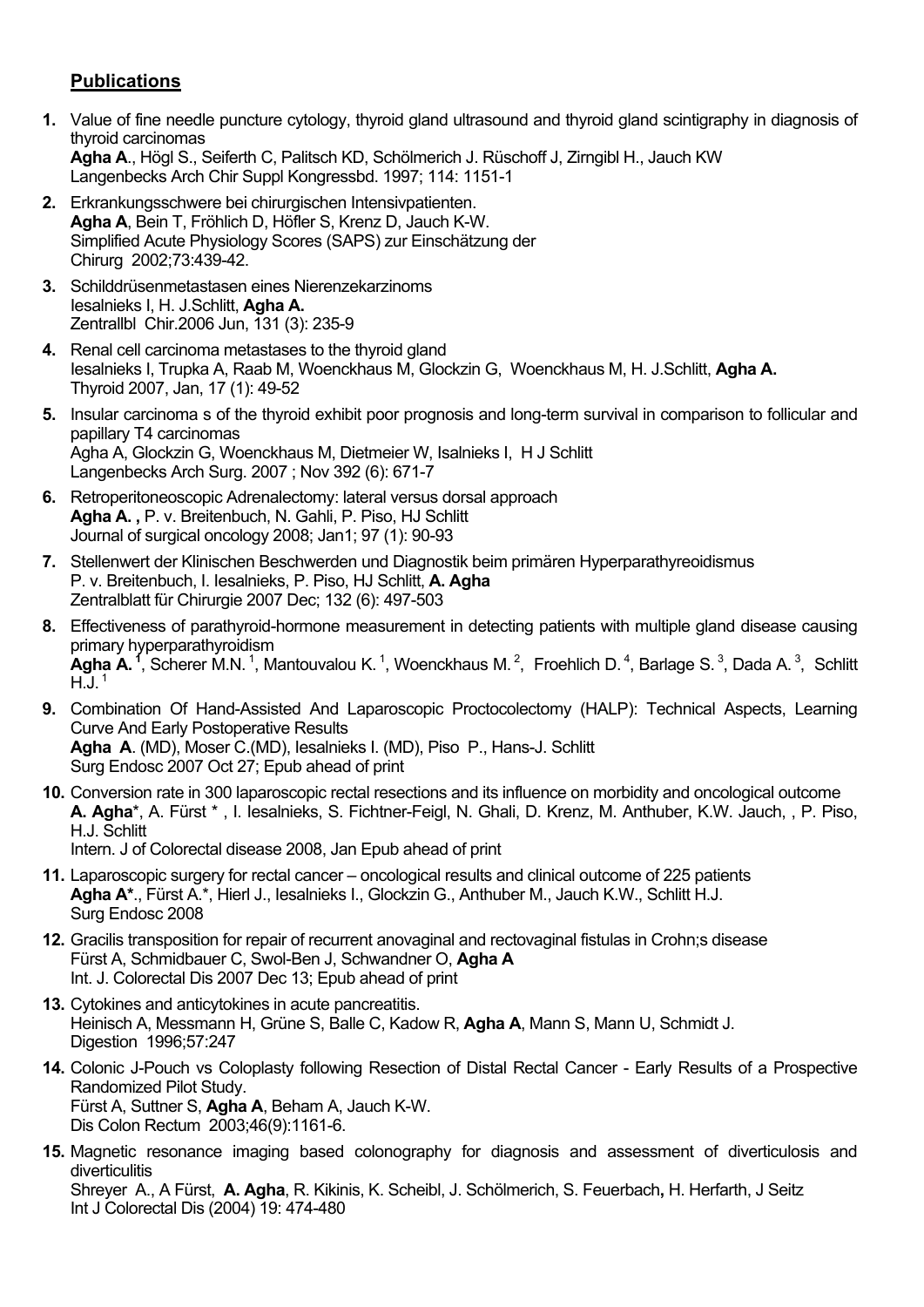- **16.** Surgical managament of patients with peritoneal carcinomatosis of gastrointestinal orgin Iesalnieks I, Kullmann F, Dahlke M, Ghali N, **Agha A**, von Breitenbuch P, Schoelmerich J, Schlitt HJ, P. Piso. Z Gastroenterol. 2006 Dec; 44 (12): 1237-45
- 17. "Fast- Track" bei laparoskopisch assistierter Rektumresektion, Was kann erreicht werden?, Erste Ergebnisse einer Machbarkeitsstudie H. Spatz**,** C. Zülke, A. Beham**, , A. Agha,** U. Bolder, D. Krenz, A. Fürst, R. Lattermann, G. Gröppner, B. Hemmerich, P. Piso, H. J. Schlitt Zentralbl Chir 2006,131:383-387
- **18.** Papillary Microcarcinoma and papillary cancer of the thyroid no larger than 1 cm. The new WHO clacification and its therapeutic impact Schönberger J, Marienhagen J, **Agha A,** Ruemmele P, Rozeboom S, Bachmeier E, Schlitt HJ, Hofstaedter F, Eilles C. Nuclear Medicine 2007, **accepted**
- **19.** Multimodality treatment of peritoneal carcinomatosis from colorectal cancer: first results of a new German centre for peritoneal surface malignancies P. Piso, M.H. Dahlke, N. Ghali, S.A. Lang, I. Iesalnieks, M. Loss, F. C. Popp, P. von Breitenbuch, **A. Agha**, F. Kullmann\*, H.J. Schlitt Int J Colorect Dis 2007, **accepted**
- **20.** Peritoneal carcinomatosis; Surgical treatment, including hyperthermal intraperitoneal chemotherapy Glockzin G, Ghali N, Lang SA, **Agha A**, Schlitt HJ, Piso P Chirurg 2007 Dec; 78 (12): 1100-1110
- **21.** Die intraoperative hypertherme intraperitoneale Chemotherapie als Therapieoption beim Ovarialkarzinom Entwicklungen der letzten Jahre P. Piso\*, N. Ghali\*, M.H. Dahlke, F.C. Popp, S. A. Lang, G. Glockzin, **A. Agha**, H.J. Schlitt, O. Ortmann1 eingereicht Zentralbl Gynakol **???**
- **22.** Metachrone solitäre Pankreasmetastasen primärer Nierenzellkarzinome. Krenz D, Zülke C, **Agha A**, Jauch K-W. Viszeralchirurgie 2002;37:425-9.
- **23.** Schambeinosteitis als Ursache einer rezidivierenden Analfistel J. Swol- Ben, E. Mayr**, A. Agha,** A. Fürst Coloproctology 2003; 25: 317-9
- **24.** Chirurgische Behandlung des Sinus pilonidalis I. Iesalnieks, **A. Agha**, P. von Breitenbuch, H. J. Schlitt, A. Fürst Viszeralchirurgie 2006; 41: 399-406
- **25.** Thyroid Carcinoma (TC): where is the diagnosis made? Seifert B, **Agha A**, Zirngibl H, Högl S, Hohenberger W, Schölmerich J, Palitzsch K-D. Exp Clin Endocr 1994;175:227-8.
- **26.** Prospektiver Vergleich der cwDuplex-Sonographie, DSA und MR-Angiographie in der Carotis-Diagnostik. Fraunhofer S, Strotzer M, **Agha A**, Fellner C, Kasprzak P. 12. Tagung der Deutschen Gesellschaft für Gefässchirurgie, München, 16.-18.5.1996. Abstr Tag Deut Ges Gefasschir 1996;12
- **27.** Endogeneous anticytokines determine the prognosis of severe acute pancreatitis. Heinisch A, Messmann H, Grüne S, Balle C, Kadow R, **Agha A**, Mann S, Mann U, Schmidt J, Völkel K, Zirngibl H, Schölmerich J, Leser H-G. Digestion 1996;57:247
- **28.** Einfluss septischer Seren auf die Interleukin-6 Sekretion von Monozyten vor und nach Plasmaseparation. Dogan N, Fritzsche H, Heinmöller P, Mohr VD, Vogel P, **Agha A**, Angele P, Pfister K, Stehr A, Strauss M, Jauch K-W, Zirngibl H. Intensivmed Notfallmed Suppl 1997;34:(S1)51
- **29.** Präoperative Beurteilung der Carotis-Morphologie: Prospektiver Vergleich der cw/Duplex-Sonographie, ia.DSA und MR-Angiographie. Fraunhofer S, Strotzer M, **Agha A**, Fellner C, Gmeinwieser J, Kasprzak P. Abstracts des 114. Dt. Chirurgenkongress, München, 2.4.1997. Langenbeck Arch Chir Suppl 2 1997;Kongressband 1997
- **30.** Interventional Therapy of Infected Necrosis in Acute Pancreatitis. Mann S, Gmeinwieser J, Schmidt J, Zirngibl H, **Agha A**, Messmann H, Erdell I , Holstege A, Feuerbach S.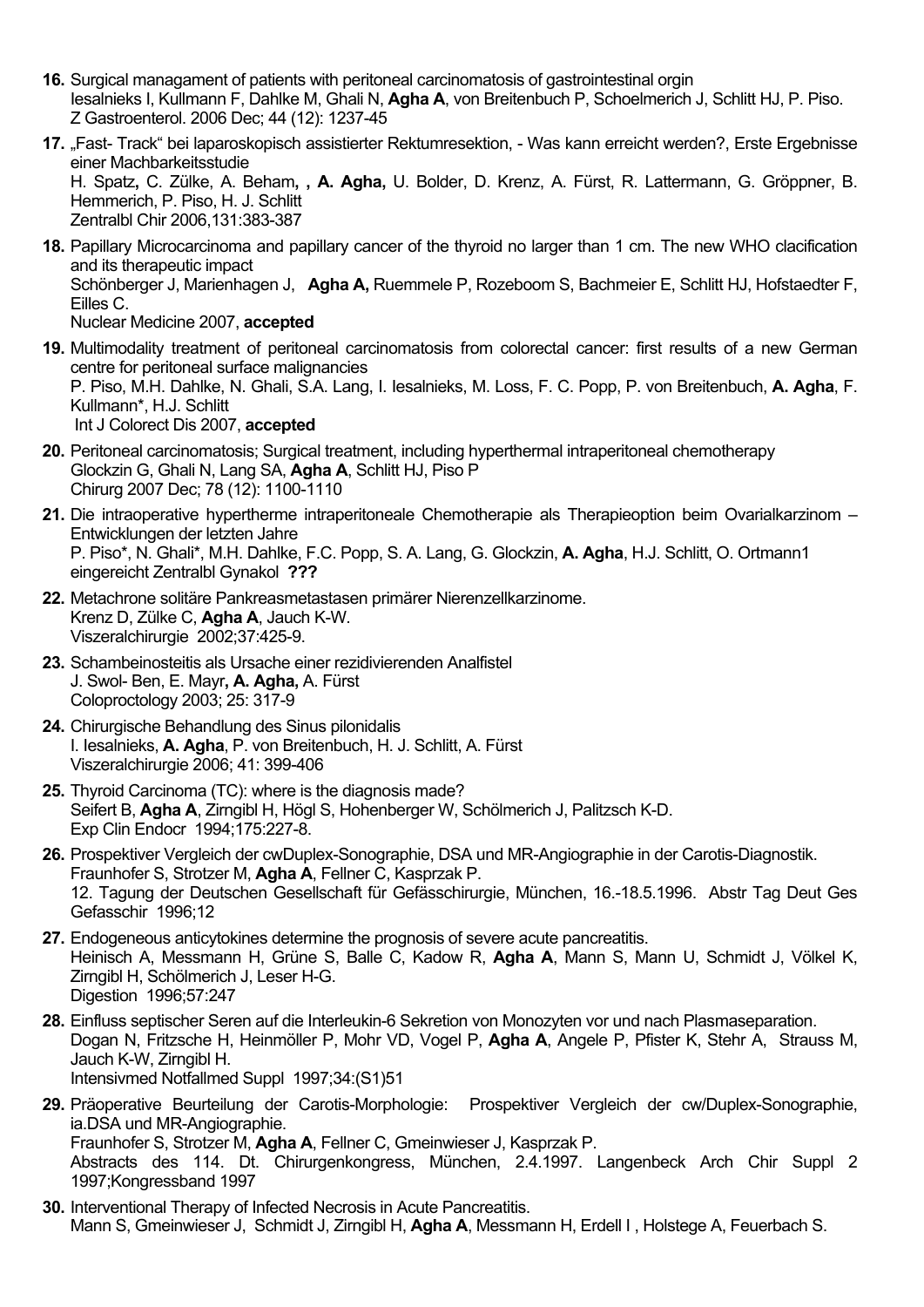Digestion Suppl 1997;58:S38

- **31.** Interventional Therapy of Infected Necrosis in Acute Pancreatitis. Mann S, Gmeinwieser J, Schmidt J, Zirngibl H, **Agha A**, Messmann H, Erdell I , Holstege A, Feuerbach S. Gastroenterology Suppl 1997;112:(4)497
- **32.** TNF and TNF receptors p55 and p75 in mild and severe acute pancreatitis. American Gastroenterological Association and American Association for the Study of Liver Diseases, Washington, 11.-14.5.1997. Messmann H, Grüne S, Holstege A, **Agha A**, Mann S, Mann U, Schmidt J, Zirngibl H, Schölmerich J. Gastroenterology 1997;112:(4)464
- **33.** Interleukin 10 in mild and severe pancreatitis. Messmann H, Grüne S, Holstege A, **Agha A**, Mann S, Mann U, Zirngibl H , Schölmerich J. Digestion Suppl 1997:58:S59
- **34.** Prognostic relevance of portal infiltration and positive cytology in pancreatic carcinoma. Schmidt J, Mann S, **Agha A**, Mann U, Zirngibl H. Digestion Suppl 1997;58:S20
- **35.** Plasmapheresis in acute necrotizing pancreatitis a new therapeutical approach. Zirngibl H, Schmidt J, Mann S, **Agha A**, Mann U, Messmann H, Grüne S, Holstege A, Schölmerich J. Gastroenterology Suppl 1997;112:(4)S498
- **36.** Plasmapheresis in acute necrotizing pancreatitis a new therapeutical approach. Zirngibl H, Schmidt J, Mann S, **Agha A**, Mann U, Messmann H, Grüne S, Holstege A, Schölmerich J. Digestion Suppl 1997;58:S38
- **37.** Coloplasty vs Colon-J-Pouch nach tiefer anteriorer Rektumresektion beim Rektumkarzinom Ergebnisse einer prospektiv randomisierten Vergleichsstudie. Forschungsnachmittag Klinik und Poliklinik für Chirurgie, Klinikum Regensburg,

Fürst A, Suttner S, Hutzel L, Beham A, **Agha A**, Jauch K-W. 13.12.2002. Abstr Forschungsnachmitt Klin & Poliklin Chir 2002

**38.** Coloplasty vs Colon-J-Pouch nach tiefer anteriorer Rektumresektion beim Rektumkarzinom - Ergebnisse einer prospektiv randomisierten Vergleichsstudie. Fürst A, Suttner S, Hutzel L, Beham A, **Agha A**, Jauch K-W. Langenbeck Arch Chir Suppl 2; Kongressband 2003 "Zurück in die Zukunft" :468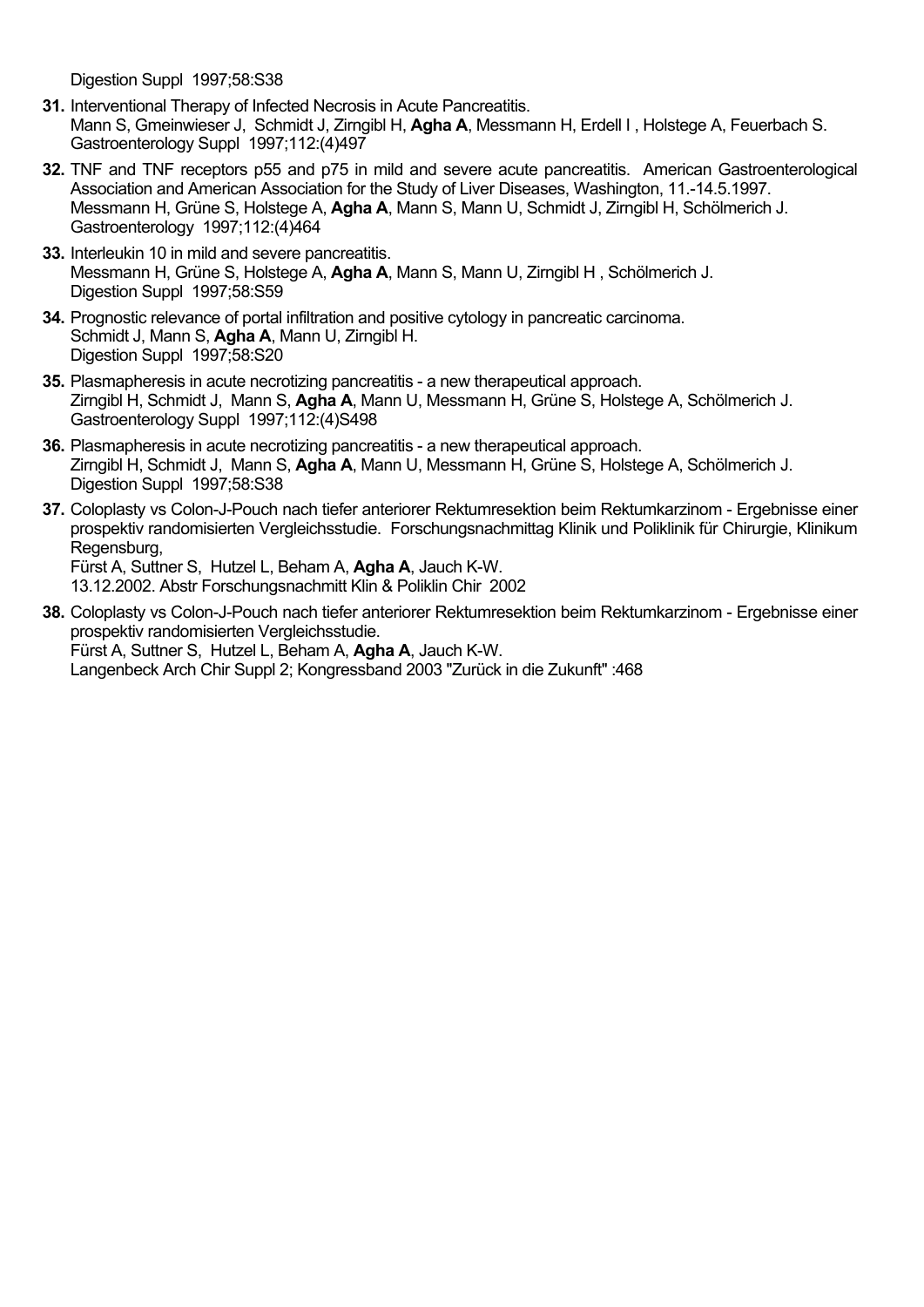#### **List of Surgical Operations – General and Visceral Surgery,Prof.Dr.med. Ayman. Agha**

A. Operations performed by himself, B. Assisted Operations (Training of Residents)

#### **A. Operations performed by Dr. Agha himself**

|                        | A.1.1. Head and Neck                                         |           |  |  |
|------------------------|--------------------------------------------------------------|-----------|--|--|
|                        | <b>Operations Thyroid Gland</b>                              | 945       |  |  |
|                        | <b>Operations Parathyroid Gland</b>                          | 348       |  |  |
|                        | Lymphnode-Dissection                                         | 228       |  |  |
|                        | Operations Diverticulum of esophagus                         | 37        |  |  |
|                        | <b>Operations Cervical Thymus</b>                            | 52        |  |  |
|                        | Tracheotomy                                                  | 91        |  |  |
|                        | A.1.2. Thorax, Lung, Mediastinum                             |           |  |  |
|                        | Thoracotomy                                                  | 111       |  |  |
|                        | <b>Operations Esophagus</b>                                  | 42        |  |  |
|                        | <b>Myotomy Esophagus</b>                                     | 37        |  |  |
|                        | <b>Operations Lung</b>                                       | 67        |  |  |
|                        | Retrosternal and thoracal Struma                             | 159       |  |  |
|                        | Chest tubes                                                  | 45        |  |  |
| A.1.3. Abdomen         |                                                              |           |  |  |
|                        | <b>Resection Stomach</b>                                     | 121       |  |  |
|                        | Gastrectomy                                                  | 80        |  |  |
|                        | Gastrostomy and Witzel's Gastrostomy                         | 53        |  |  |
|                        | <b>Ulcus-Surgery and Pyloroplasty</b>                        | 115       |  |  |
|                        | Gastric reconstructive pouch                                 | 34        |  |  |
|                        | Perigastric Lymphnode-Dissection                             | 205       |  |  |
|                        | Liver-Segment/Multisegment Resection                         | 118       |  |  |
|                        | Operations intra- and extrahepatic Bileducts                 | 79        |  |  |
|                        | Cholezystectomy                                              | 151       |  |  |
|                        | Hepatico-Jejunostomy                                         | 37        |  |  |
| A.1.4. Pancreas        |                                                              |           |  |  |
|                        | Pancreaspseudocyst-Operation                                 | 49        |  |  |
|                        | Partial Duodenopancreatectomy                                | 42        |  |  |
|                        | Pancraes-Drainage-Operation                                  | 45        |  |  |
|                        | Peripancreatic Lymphnode-Dissection                          | 56        |  |  |
| A.1.5. Spleen          |                                                              | 62        |  |  |
| A.1.6. Small intestine |                                                              |           |  |  |
|                        | Small Bowel, sutures/no resection                            | 148       |  |  |
|                        | Small bowel, Resektions                                      | 139       |  |  |
|                        | Diverticulum-Resections/Catheterjejunostomy                  | 124       |  |  |
|                        | <b>Operations Mesenteric Infarct</b>                         | 59        |  |  |
|                        | <b>Ileocecal-Resections</b>                                  |           |  |  |
| A.1.7. Large intestine |                                                              |           |  |  |
|                        |                                                              | 112       |  |  |
|                        |                                                              | 342       |  |  |
|                        | Appendectomy                                                 | 326       |  |  |
|                        | Hemicolectomy<br>Resection of Colon transversum              | 217       |  |  |
|                        | <b>Anterior Resection of Rectum</b>                          | 251       |  |  |
|                        |                                                              | 215       |  |  |
|                        | Abdominoperineal Resection/Exstirpation of Rectum            | 134       |  |  |
|                        | <b>Discontinuity-Resektions</b>                              | 98        |  |  |
|                        | Colectomy                                                    | 228       |  |  |
|                        | Anus artificial (praeter)                                    | 255       |  |  |
|                        | Mesorectal Lymphnode-Dissection                              | 247       |  |  |
|                        | Minimal invasiv Surgery, Tumors of Rectum                    | 114       |  |  |
|                        | Operations mechanical lleus<br><b>Operations Peritonitis</b> | 92        |  |  |
|                        |                                                              | 24        |  |  |
|                        | <b>Explorative Laparotomy/ Operations Bleeding</b>           | 134       |  |  |
| A.1.8. Retroperitoneum | Retroperitoneoscopic adrenalctomy                            | 205       |  |  |
| A.2.0. Hernia          |                                                              |           |  |  |
|                        | Hernia repair, inguinal                                      | 118       |  |  |
|                        | Hernia repair, incisional                                    | 144       |  |  |
| A.2.1. Proctology      |                                                              |           |  |  |
|                        | Hemorrhoidectomy                                             | 217       |  |  |
|                        | Operations, Fistula and Fissure                              | 216<br>42 |  |  |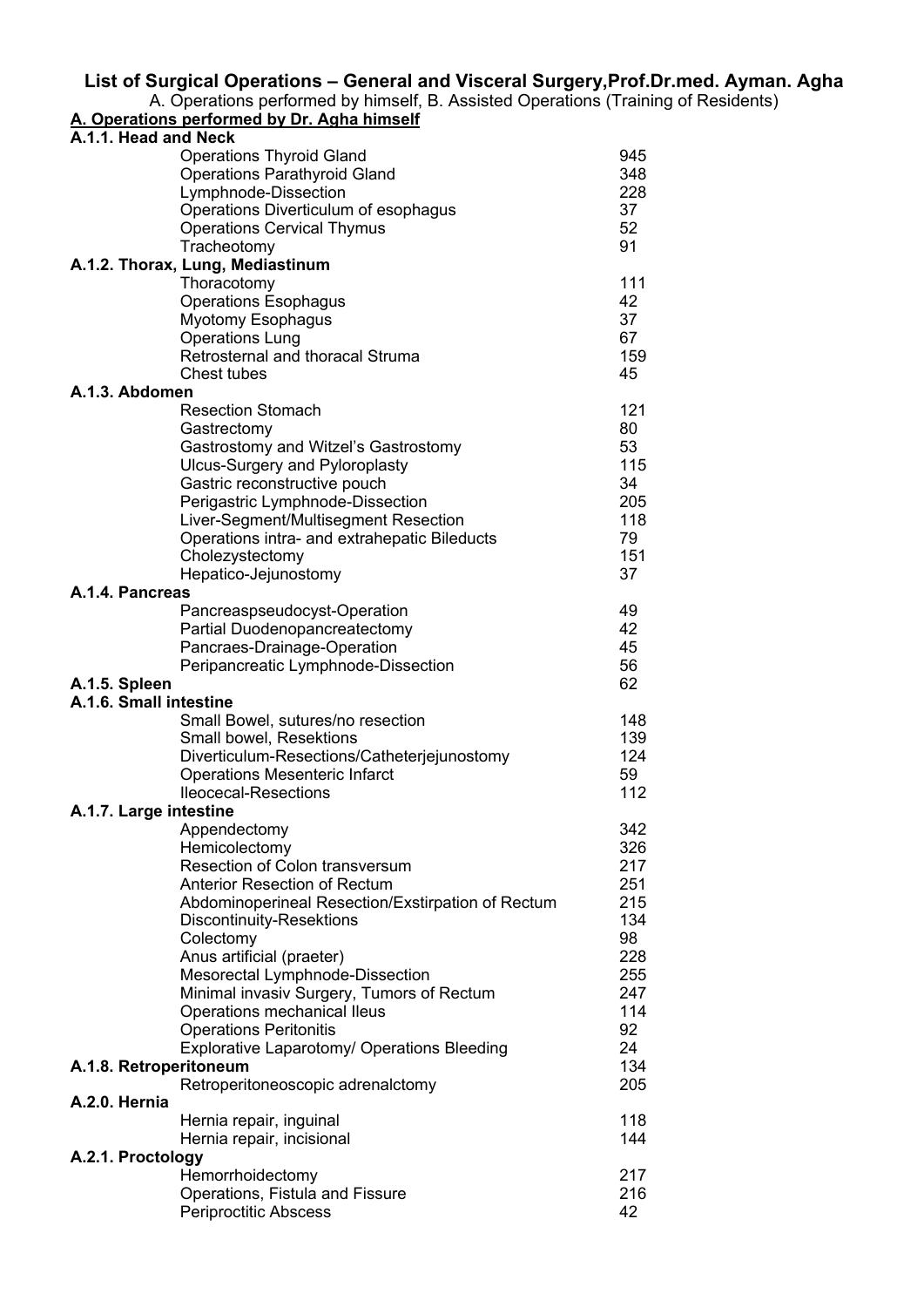| Operations anal prolapse                                                     | 47         |  |  |
|------------------------------------------------------------------------------|------------|--|--|
| A.2.2. Endocrine System                                                      |            |  |  |
| Operations Thyroid gland                                                     | 445        |  |  |
| Operations Thyroid gland, relapse struma<br>Operations Thyroid gland, Cancer | 215<br>221 |  |  |
| Operations Parathyroid gland                                                 | 248        |  |  |
| Operations adrenal gland tumors                                              | 120        |  |  |
| Disease of endocrinic Pancreas                                               | 47         |  |  |
| A.2.3. Skin and soft tissu                                                   |            |  |  |
| Operations soft tissue and skin                                              | 42         |  |  |
| Operations, abscess, phlegmon                                                | 54         |  |  |
| Melanoma                                                                     | 42         |  |  |
| Lymphnode-Dissection axillary/inguinal<br>Pilonidalsinus-Operations          | 70<br>39   |  |  |
| A.2.4. Traumatic/non-traumatic abdominal injury                              |            |  |  |
| Rupture of Spleen                                                            | 114        |  |  |
| Rupture of Liver                                                             | 13         |  |  |
| Rupture of diaphragme                                                        | 51         |  |  |
| Bowel- and Mesenteric- Injury                                                | 161        |  |  |
| A.2.5. Catheterimplantation for Chemotherapy                                 | 82         |  |  |
| A.2.6. Laparoscopic Surgery<br>Laparoscopic Cholezystectomy                  | 228        |  |  |
| Laparoscopic Appendectomy                                                    | 110        |  |  |
| Laparoscopic Resection of Sigma                                              | 263        |  |  |
| Laparoscopic Resection of Rectum                                             | 284        |  |  |
| Laparoscopic proctocolectomy with Ileumpouch                                 | 47         |  |  |
| Laparoscopic Anus artificial (praeter)                                       | 115        |  |  |
| Laparoscopic transperitoneal adrenalectomy                                   | 77         |  |  |
| A.2.7. Ultraound guided puncture                                             |            |  |  |
| Ascitispuncture                                                              | 56<br>44   |  |  |
| Organpuncture<br><b>B. Assisted Operations (Training of Residents)</b>       |            |  |  |
| <b>B.1.1. Head and Neck</b>                                                  |            |  |  |
| <b>Operations Thyroid Gland</b>                                              | 605        |  |  |
| <b>Operations Parathyroid Gland</b>                                          | 147        |  |  |
| Lymphnode-Dissection                                                         | 68         |  |  |
| Operations Diverticulum of esophagus                                         | 35         |  |  |
| <b>Operations Cervical Thymus</b>                                            | 52         |  |  |
| Tracheotomy<br>B.1.2. Thorax, Lung, Mediastinum                              | 33         |  |  |
| Thoracotomy                                                                  | 118        |  |  |
| <b>Operations Esophagus</b>                                                  | 77         |  |  |
| <b>Myotomy Esophagus</b>                                                     | 75         |  |  |
| <b>Operations Lung</b>                                                       | 46         |  |  |
| Retrosternal and thoracal Struma                                             | 126        |  |  |
| Thymectomy                                                                   | 112        |  |  |
| Chest tubes                                                                  | 71         |  |  |
| B.1.3. Abdomen<br><b>Resection Stomach</b>                                   | 94         |  |  |
| Gastrectomy                                                                  | 131        |  |  |
| Gastrostomy and Witzel's Gastrostomy                                         | 115        |  |  |
| <b>Ulcus-Surgery and Pyloroplasty</b>                                        | 111        |  |  |
| Gastric reconstructive pouch                                                 | 62         |  |  |
| Perigastric Lymphnode-Dissection                                             | 182        |  |  |
| Liver-Segment/Multisegment Resection                                         | 81         |  |  |
| Operations intra- and extrahepatic Bileducts                                 | 79<br>225  |  |  |
| Cholezystectomy<br>Hepatico-Jejunostomy                                      | 65         |  |  |
| <b>B.1.4. Pancreas</b>                                                       |            |  |  |
| Pancreaspseudocyst-Operation                                                 | 55         |  |  |
| Partial Duodenopancreatectomy                                                | 54         |  |  |
| Pancraes-Drainage-Operation                                                  | 45         |  |  |
| Peripancreatic Lymphnode-Dissection                                          | 32         |  |  |
| B.1.5. Spleen                                                                | 58         |  |  |